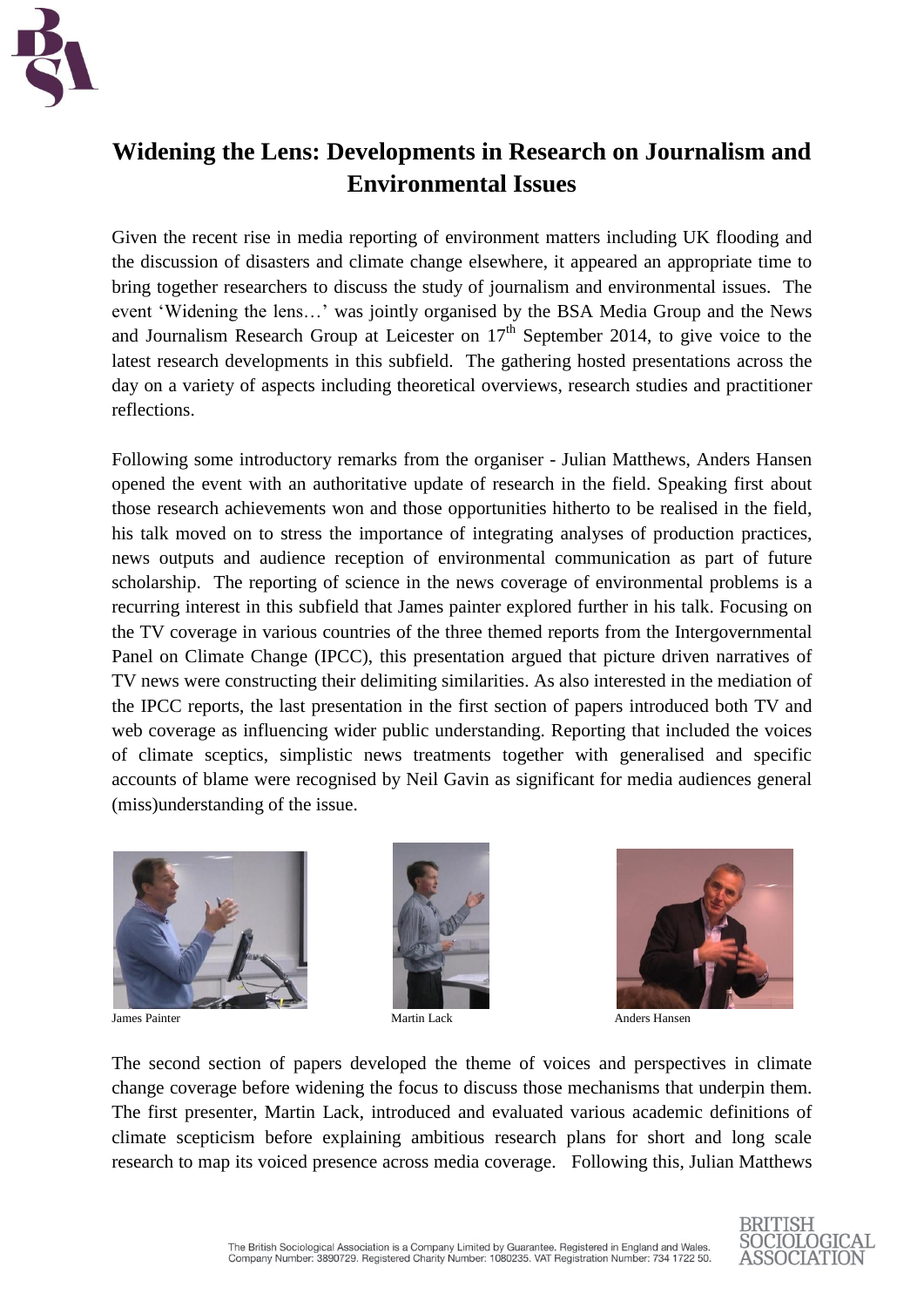

introduced the UK politicization of climate change as significant for our understanding of the speaking opportunities offered to interest groups in elite newspaper coverage. His paper discussed how a combination of the (i) elite journalistic logic used to report and (ii) climate change politically framed as a legitimate issue underpinned their increased participation in this reporting. Following this discussion of coverage, Sara Penrhyn Jones examined those events that occurred 'behind the headlines' and reflected specifically on alternative media production at the UN Climate Change Conferences. This paper offered rich and detailed observations into the activities of an alterative media producer, including the use of nominal technology to report and the need to negotiate with professional outlooks and requirements when cooperating with environmental groups and journalists.





Neil Gavin Julian Matthews

The final papers explored representations of the environment offered in non-UK media. Rahma Al Foori introduced findings from a detailed study on the construction of environmental news topics by news producers in Oman. After recognising unique features within this reporting, the presentation moved to introduce the reliance of these journalists on European news agencies and their adherence to particularised laws and production practices as important explanations for news representations. Subsequently, the attention switched to Brazil within the last paper of the day. This account introduced the environmental content in a long running magazine news show in context of recent Federal Laws that now ensure Brazilian media content must reflect environmental topics / education. Employing discourse analysis to examine its representations, Bárbara Henriques identified significant absences in the coverage before offering recommendations on how to develop the educative form of the programme.





Sara Penrhyn Jones Some participants and presenters Rahma Al Foori